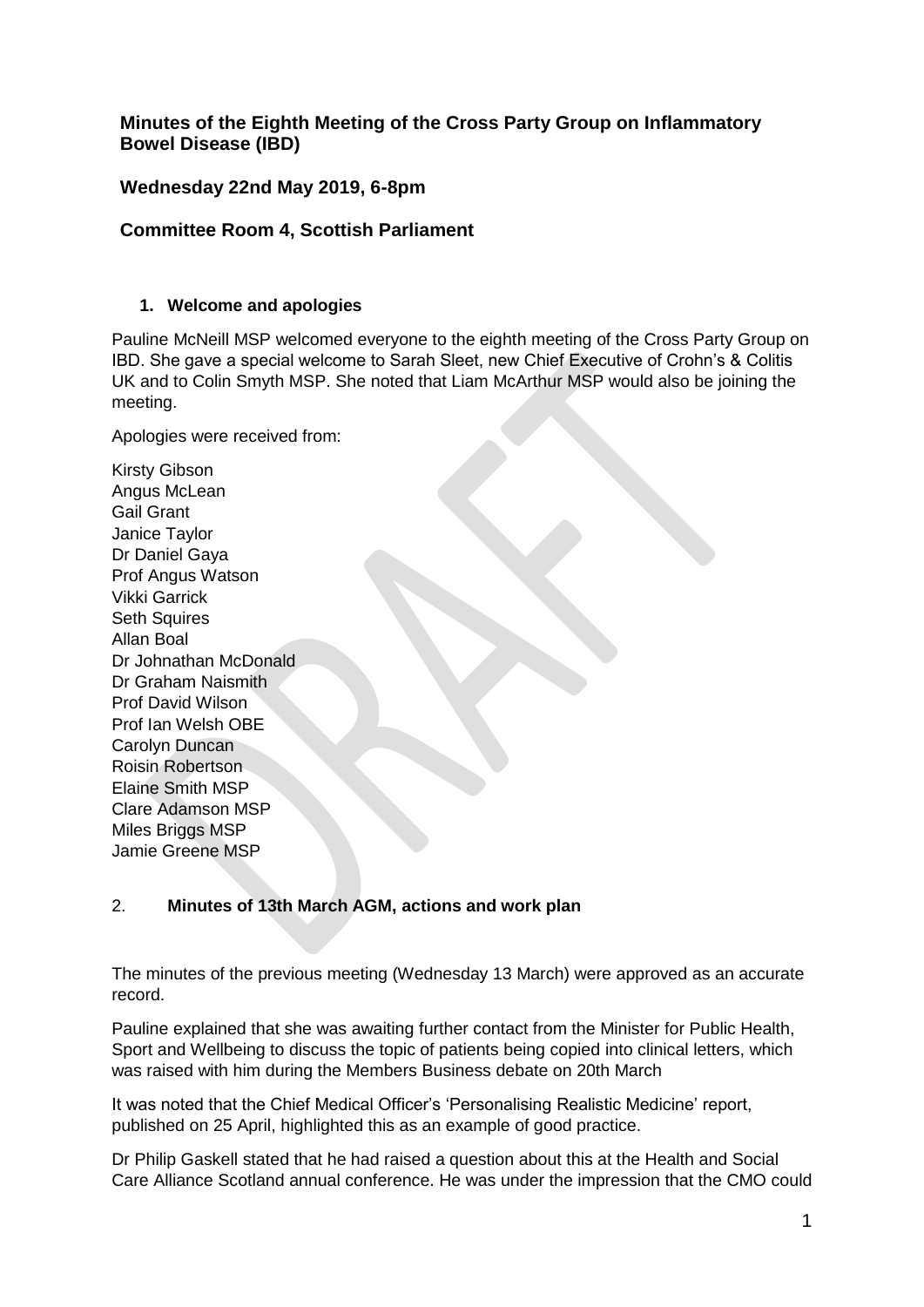only influence practice in this area.

## 3. **'Not Every Disability is Visible'**

### **Andy McGuinness, Campaigns Manager, Crohn's & Colitis UK**

Pauline welcomed the next speaker, Andy McGuinness from Crohn's & Colitis UK who is well known to the Cross Party Group, having been instrumental in setting it up in 2016.

Andy McGuiness gave an update on Crohn's & Colitis UK's 'Not Every Disability is Visible' campaign, which aims to tackle the stigma and discrimination that people with invisible conditions experience when trying to access accessible toilet facilities and raise awareness of Crohn's and Colitis.

Copies of Andy's slides will be circulated to members.

- The campaign has had success in achieving improved signage across nearly 2500 supermarkets, 16 major travel hubs and 250 retail areas.
- An impact survey conducted in 2018 with Crohn's and Colitis UK members showed the campaign had been very well received so far, and identified an appetite to go further, with high street restaurants and pub chains noted as an important target audience.
- Time has been spent developing a new brand identity for the campaign, with an accompanying microsite [www.noteverydisabilityisvisible.org.uk](http://www.noteverydisabilityisvisible.org.uk/)
- High street restaurants and pub chains are the next target group for the campaign and following a comprehensive audit, the 15 largest chains were targeted, 3 of which were receptive straight away. 39,000 emails were later sent to the CEOs of the remaining 12 biggest companies. Positive discussions are ongoing with a number of these at present.
- Patient and public surveys were undertaken. With 2,000 respondents each, these resulted in a rich data set being established.
- A highly successful media campaign was launched, which resulted in 82 pieces of news coverage, 53 of these being in national press outlets
- The next stage of the campaign is to work closely with the target businesses to: 1.install improved accessible toilet signage,

2.train staff and raise awareness of the needs of people living with invisible conditions and

3.promote their involvement in Crohn's and Colitis UK's campaign via communications channels.

Liam McArthur MSP entered the meeting at this point.

Andy then took questions from members. This signage is not used in all accessible toilets within the Scottish Parliament. Nancy Greig explained that she had invited the Parliament's Diversity and Inclusion Manager to the meeting and would follow up with her.

The question was asked whether the campaign has done any work to try to engage schools? This is potentially a big impact area with many children affected by a lack of accessible toilets or embarrassed or afraid to ask to be excused from class. Andy said that the signage had been installed in some London schools, but uptake had been sporadic.

Pauline McNeil MSP suggested this could be a topic that could be discussed at a future meeting.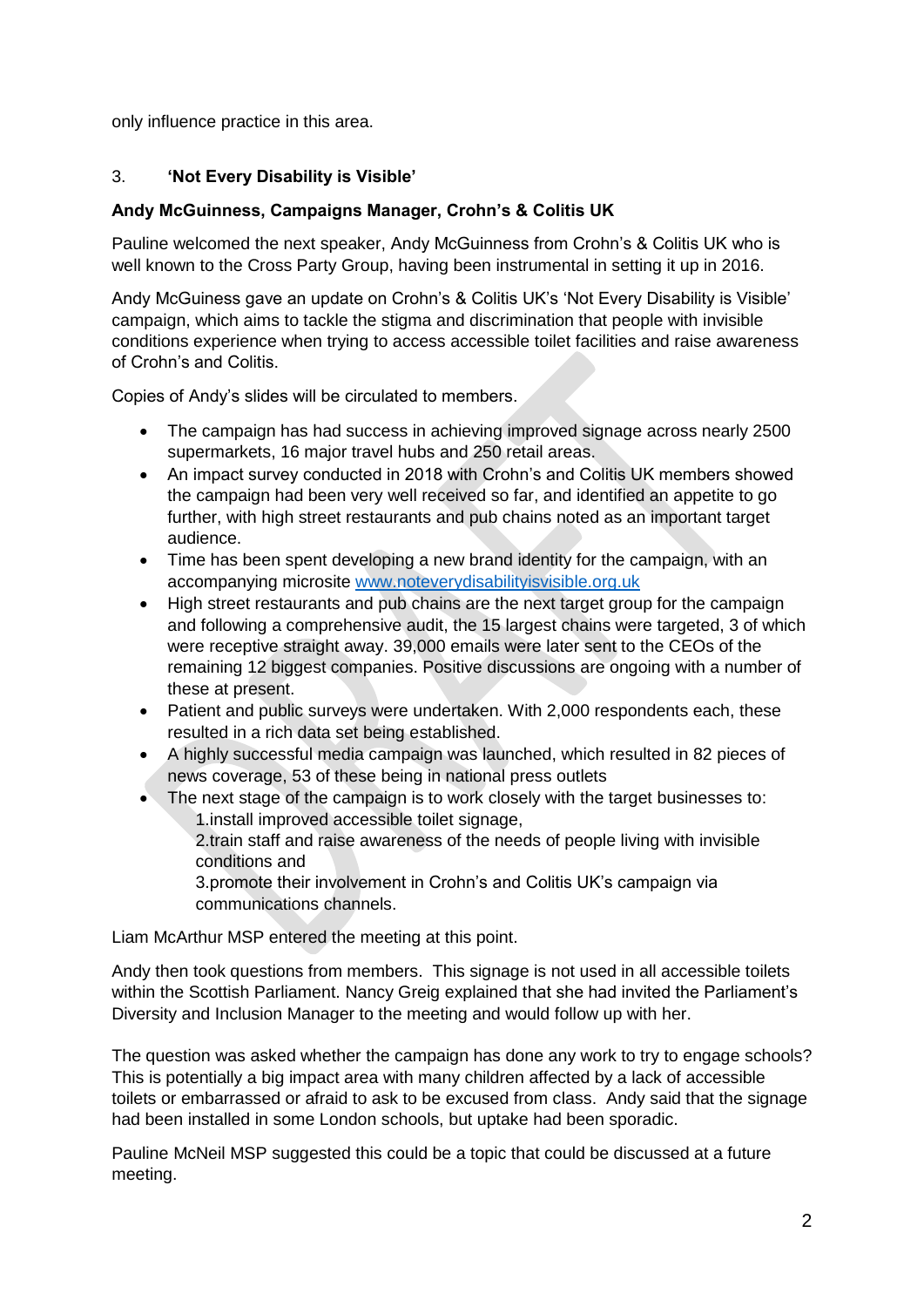**Actions:** 

- **Circulate link to a BBC Radio Scotland programme where Edmund Murray was interviewed about the campaign- NG**
- **Set up meeting or call with the Diversity and Inclusion Manager- NG and ES**
- **Consider adding the schools issue to future work plan or working jointly with other CPGs on the issue.**

## **4. Peter's Journey with Crohn's**

### **Peter Convery- Patient**

### **Michelle Convery- Parent**

Peter Convery shared his experience of living with Crohn's Disease and gave an insight into the particularly hard impact that it can have on young people. He spoke of how having to miss school had affected his ability to socialise with friends and how the experience of multiple hospital admissions had led to feelings of loneliness, depression and anxiety.

Peter spoke about how having an x-box during hospital admissions helped him. During 2<sup>nd</sup> and 3<sup>rd</sup> year he got help from tutors with Maths and English because he missed so much school. Music is an escape route for him, and he enjoys playing the guitar and bagpipes. Now he is 15 he is really looking forward to going to college and he will be on tour -next year with his pipe band in Holland, Belgium and Germany.

It took Peter and his family a period of 18 months (and seeing 4 different Paediatricians) to obtain an accurate diagnosis at the age of 7. For Peter, misdiagnosis was the key thing that he would like to see tackled, so that other young people would not have to go through the same difficult and protracted process that he did.

Michelle, Peter's mother echoed this message, adding that she felt that the length of time it had taken them to get a diagnosis was since people didn't think that a child of Peter's age could have the condition. She was clear that parental instinct needs to be listened to.

She described clinicians telling them that Peter's inflammatory markers were at one stage a cause for concern, but no one explained to them what this term meant or helped them understand it.

Michelle explained that they felt that they had a good relationship with Peter's care team at Wishaw General Hospital, particularly being able to contact the Gastro nurse via mobile phone. However, they did not feel like they benefitted from the same level of contact with staff at the Glasgow Children's Hospital.

Peter eventually asked to have surgery as biologic drugs were not working for him. Now he volunteers to take part in paediatric exams every year, in the hope that it might help improve care and treatment and ensure that other children will not have to go through the same experience that he did.

Michelle raised the issue of her 'fight' to apply for Disability Living Allowance (DLA). Every year their application is turned down and they have to take it to appeal, where the decision is then overturned.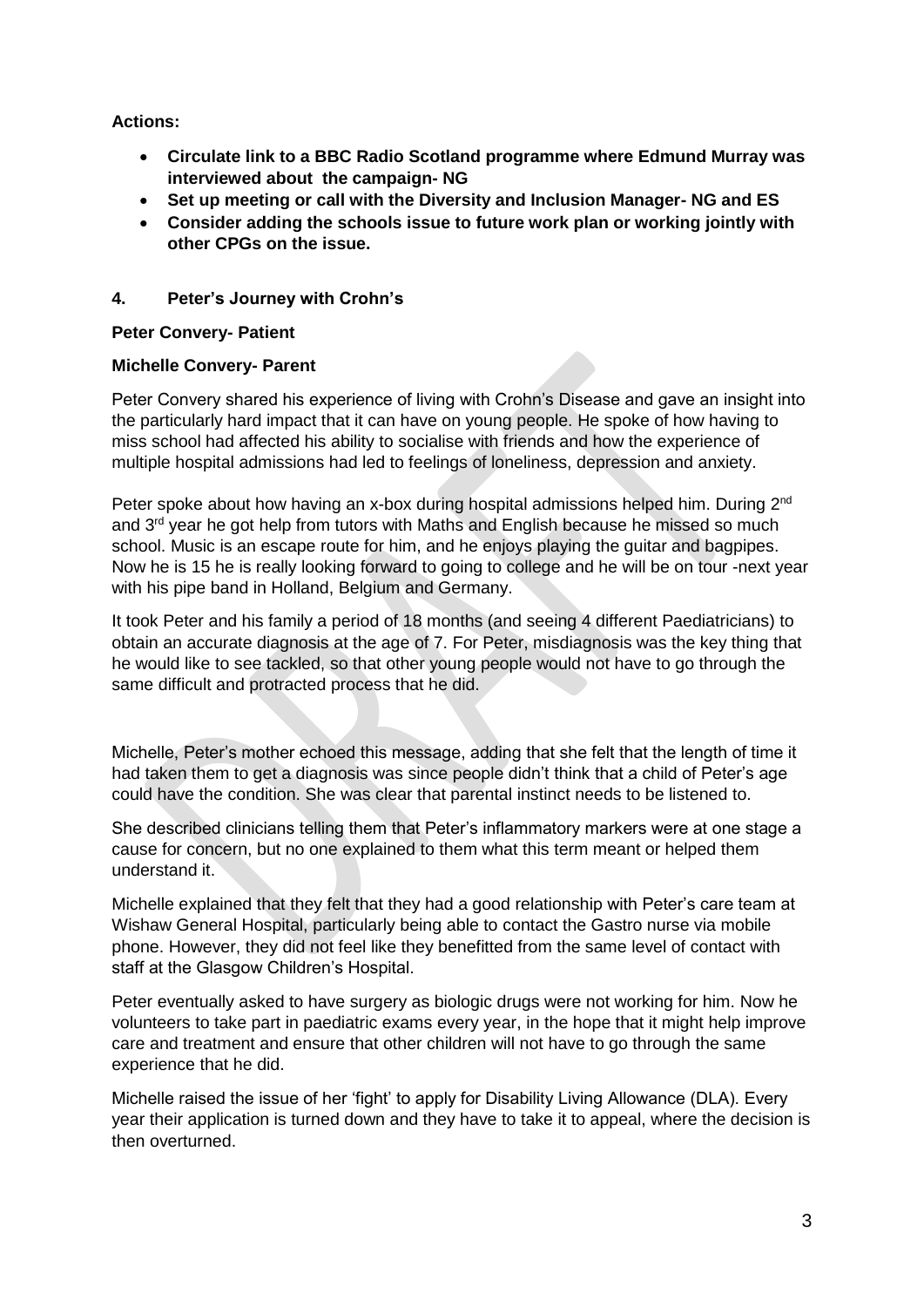Pauline stated that this would be a matter for the new Social Security Agency. It is important for the determination to be right the first time.

#### **5. Paediatric IBD in Scotland: Solutions, Achievements, and Improvements Professor Richard Russell, Consultant Paediatric Gastroenterologist and Honorary Professor, Glasgow Royal Hospital for Children**

Professor Russell gave an update on what has changed since paediatrics was last discussed at the Cross Party Group. Copies of his slides will be circulated.

Looking at the rich data set that is available to us, the number of new cases of paediatric IBD has steadily risen. The rate in Scotland looks to be higher than most places in England, but it must be noted that the same data set is not available to allow for reliable comparison. Rates in the North of Scotland are also slightly higher- this is a common theme with IBD and northern latitudes. There is an inverse relationship between rates of IBD and hours of sunshine, but vitamin D is only part of the puzzle as many other factors such as genetics play a part.

Where 10 years ago it might be realistic (in a Children's hospital such as Glasgow) to see 1 or 2 new cases per month, 1 or 2 new cases per week would now be the expected figure. It is becoming a much more common condition for a paediatrician to see. That said, across the whole of medicine (primary care for example) it is still a very uncommon condition for most people to see.

Scotland has one of the highest prevalence rates across the world. Based on a study undertaken in a comparable location (Canada), it is predicted that the figure will continue to rise in the future.

The number of paediatric patients on biologics medicines has increased dramatically in recent years. However, the cost of these medicines has decreased significantly due to the loss of these medicine's patents, allowing generic equivalents to be produced (biosimilars). Approximately £60,000 savings have been made in the Glasgow service due to the biosimilar switch.

Areas of progress include

- Regular IBD multi-disciplinary team clinics
- Telephone advice lines are now universal, and now phone and email clinics are being used more. It's recognised that these will not be an appropriate appointment for everything, but there are some types of information sharing (such as feeding back routine results) where this option is helpful
- Transition clinics. The aim is for transition clinics to be an organised process and to minimise disruption, but this is not uniform around Scotland.

No progress around

- The provision of young adult clinics for 16-24 year olds, recognising the specific needs of this age group
- The provision of a 24 hour advice service has still not been achieved in the South of **Scotland**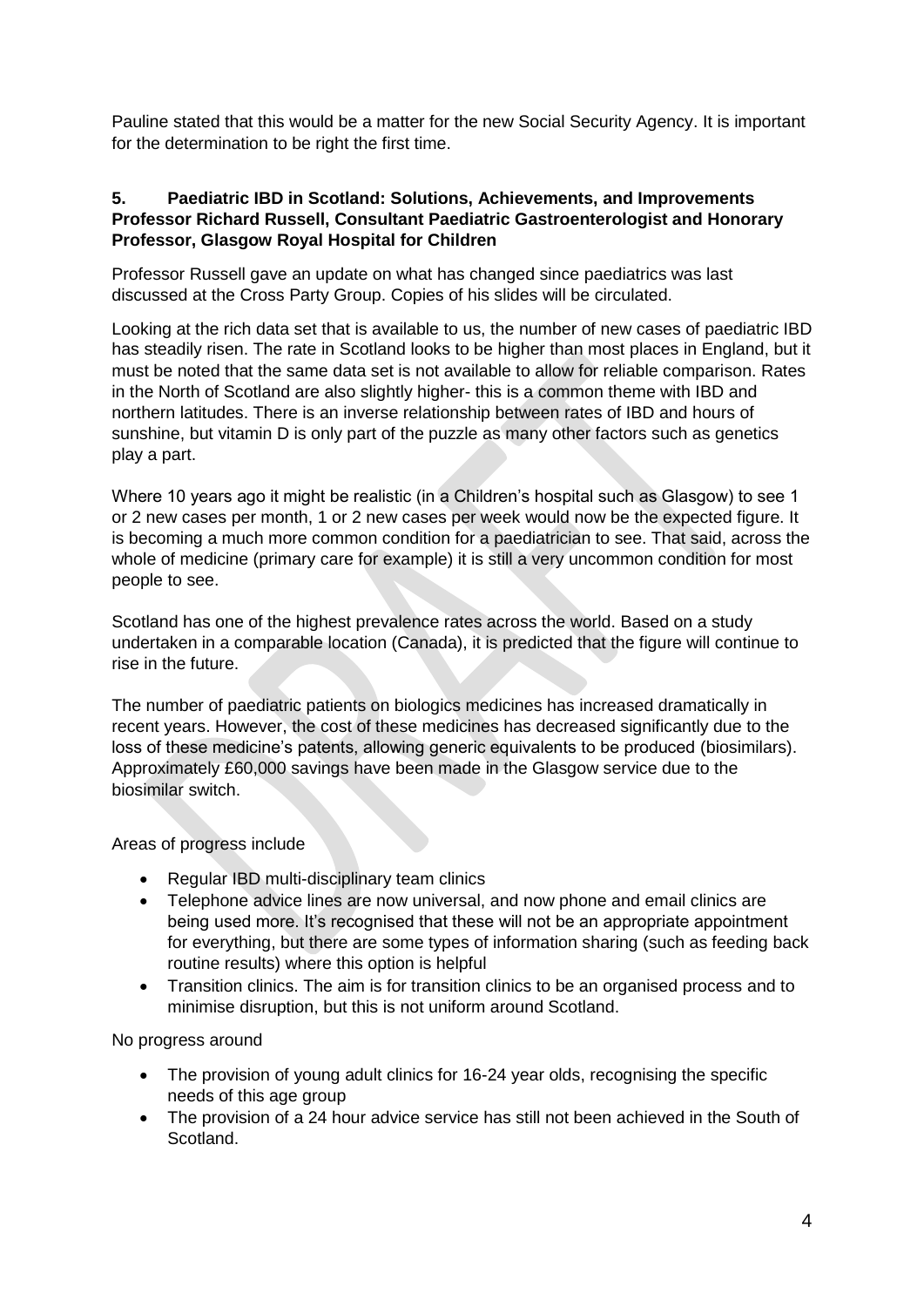One area where things have regressed is in access to timely endoscopy. This is a major issue that is delaying diagnosis and treatment. Dr Dagmar Kastner noted that there is a minimum of 8 weeks waiting time for routine endoscopy in the North of Scotland.

Prof Russell explained that ESPGHAN (the European Paediatric Gastroenterology, Hepatology and Nutrition) annual meeting was to be held in Scotland  $(5<sup>th</sup>-8<sup>th</sup>$  June) and the Cabinet Secretary for Heath and Sport would be speaking at it on  $6<sup>th</sup>$  June. She would also be introducing a young speaker with IBD.

## **Action: Put together a briefing for the Cabinet Secretary which Prof Russell will draw to her attention via the ESPGHAN office- NG and ES**

### **6. North of Scotland Paediatric Gastroenterology, Hepatology and Nutrition Network (NOSPGHANN) Patient Satisfaction Questionnaire**

## **Dr Dagmar Kastner, Consultant Paediatrician, Tayside Children's Hospital**

Pauline then introduced Dr Dagmar Kastner who presented the results of a questionnaire carried out among parents and carers using paediatric gastro services in the North of Scotland. Copies of Dr Kastner's slides will be circulated.

The survey was developed in partnership with Crohn's & Colitis UK to ensure that it was accessible, and the purpose was to gather patient and family opinions on the services provided and if they felt they were well supported and able to make timely contact with clinicians. Almost 100 people took part and there was an overwhelmingly positive response in relation to staff and the service.

Suggestions for improvement included earlier diagnosis, greater availability of support within primary care settings, interventions to reduce patients having to travel long distances and more liaison with schools and the education sector.

Dr Kastner highlighted the issue that in NHS Tayside, faecal calprotectin testing is only routinely available for children, not adults.

She also noted that the doctors in the North of Scotland Network routinely copy all clinic letters to parents, and these are sometimes used for liaison with schools.

## **7. Discussion and actions**

Pauline McNeil MSP thanked all the presenters, noted that the Members' Business Debate of March 20th was well attended by all parties, and tremendous contributions were made by MSPs. A response was still being awaited regarding an offer for a meeting from the Minister for Public Health, Joe Fitzpatrick MSP.

## **8. Date of next meeting**

Wednesday 2nd October 6-8pm in Committee Room 4.